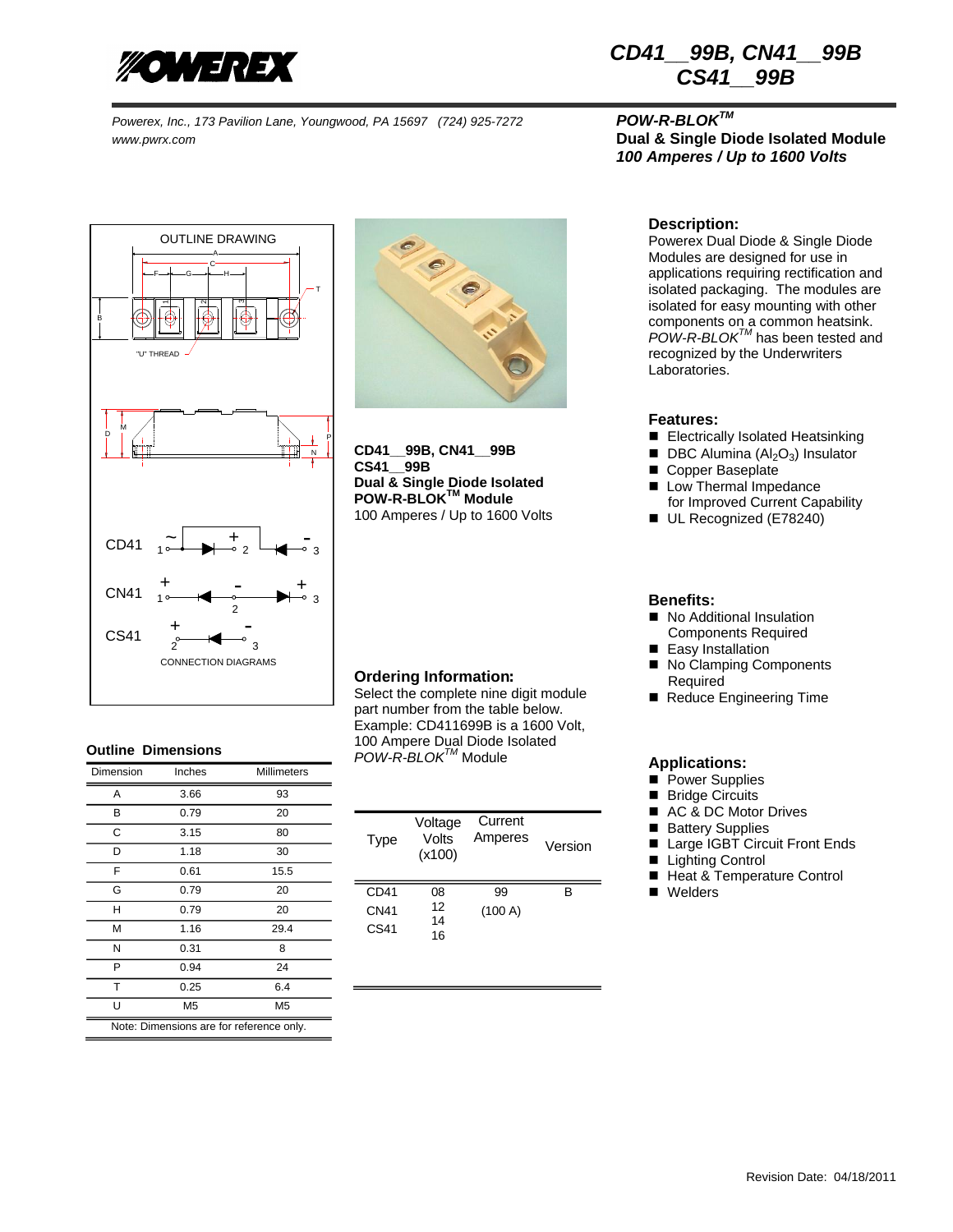

*Powerex, Inc., 173 Pavilion Lane, Youngwood, PA 15697 (724) 925-7272 POW-R-BLOKTM www.pwrx.com* **Dual & Single Diode Isolated Module**

## *CD41\_\_99B, CN41\_\_99B CS41\_\_99B*

*100 Amperes / Up to 1600 Volts*

### **Absolute Maximum Ratings**

| <b>Characteristics</b>                                               | <b>Conditions</b>                                                                                                                                                                                                         | Symbol                                                                           |                                      | <b>Units</b>                                     |
|----------------------------------------------------------------------|---------------------------------------------------------------------------------------------------------------------------------------------------------------------------------------------------------------------------|----------------------------------------------------------------------------------|--------------------------------------|--------------------------------------------------|
| Repetitive Peak Reverse Blocking Voltage                             |                                                                                                                                                                                                                           | $V_{RRM}$                                                                        | up to 1600                           | V                                                |
| Non-Repetitive Peak Reverse Blocking Voltage<br>$(t < 5$ msec)       |                                                                                                                                                                                                                           | <b>V<sub>RSM</sub></b>                                                           | $VRRM + 100$                         | $\vee$                                           |
| <b>RMS Forward Current</b>                                           | DC Conduction, $T_c = 90^\circ C$                                                                                                                                                                                         | $I_{F(RMS)}$                                                                     | 157                                  | A                                                |
| <b>Average Forward Current</b>                                       | 180° Conduction, T <sub>c</sub> =100°C<br>$I_{F(AV)}$                                                                                                                                                                     |                                                                                  | 100                                  | A                                                |
| Peak One Cycle Surge Current, Non-Repetitive                         | 60 Hz, 100% $V_{RRM}$ reapplied, $T_J = 150^{\circ}C$<br>60 Hz, No $V_{RRM}$ reapplied, $T_{J}$ = 150°C<br>50 Hz, 100% $V_{RRM}$ reapplied, $T_J$ = 150°C<br>50 Hz, No V <sub>RRM</sub> reapplied, T <sub>J</sub> = 150°C | <b>I</b> <sub>ESM</sub><br><b>IFSM</b><br><b>I</b> <sub>ESM</sub><br><b>IFSM</b> | 1,780<br>2,110<br>1.700<br>2,020     | A<br>Α<br>Α<br>A                                 |
| I <sup>2</sup> t for Fusing for One Cycle                            | 8.3 ms, 100% $V_{RRM}$ reapplied, $T_{J}$ = 150°C<br>8.3 ms, No $V_{RRM}$ reapplied, $T_J = 150^{\circ}C$<br>10 ms, 100% $V_{RRM}$ reapplied, $T_J = 150^{\circ}C$<br>10 ms, No $V_{RRM}$ reapplied, $T_J = 150^{\circ}C$ | $I^2t$<br>$I^2t$<br>$l^2t$<br>$I^2t$                                             | 13,190<br>18,650<br>14,450<br>20.430 | $A^2$ sec<br>$A^2$ sec<br>$A^2$ sec<br>$A^2$ sec |
| <b>Operating Temperature</b>                                         |                                                                                                                                                                                                                           | $T_J$                                                                            | $-40$ to $+150$                      | °C                                               |
| Storage Temperature                                                  |                                                                                                                                                                                                                           | $T_{\text{stg}}$                                                                 | $-40$ to $+150$                      | $^{\circ}C$                                      |
| Max. Mounting Torque, M6 Mounting Screw on<br>Terminals              |                                                                                                                                                                                                                           |                                                                                  | 25<br>3                              | $in. - Lb.$<br>Nm                                |
| Max. Mounting Torque, Module to Heatsink                             |                                                                                                                                                                                                                           |                                                                                  | 44<br>5                              | $in. - Lb.$<br>Nm                                |
| Module Weight, Typical                                               |                                                                                                                                                                                                                           |                                                                                  | 95                                   | g                                                |
|                                                                      |                                                                                                                                                                                                                           |                                                                                  | 3.35                                 | Oz                                               |
| V Isolation @ 25C<br>Circuit To Base, All Terminals Shorted Together | 50-60 Hz, 1 second                                                                                                                                                                                                        | $V_{\text{rms}}$                                                                 | 3500                                 | V                                                |

**Information is based upon manufacturers testing and projected capabilities.**

**This information is subject to change without notice.**

**The manufacturer makes no claim as to suitability for use, reliability, capability,**

**or future availability of this product.**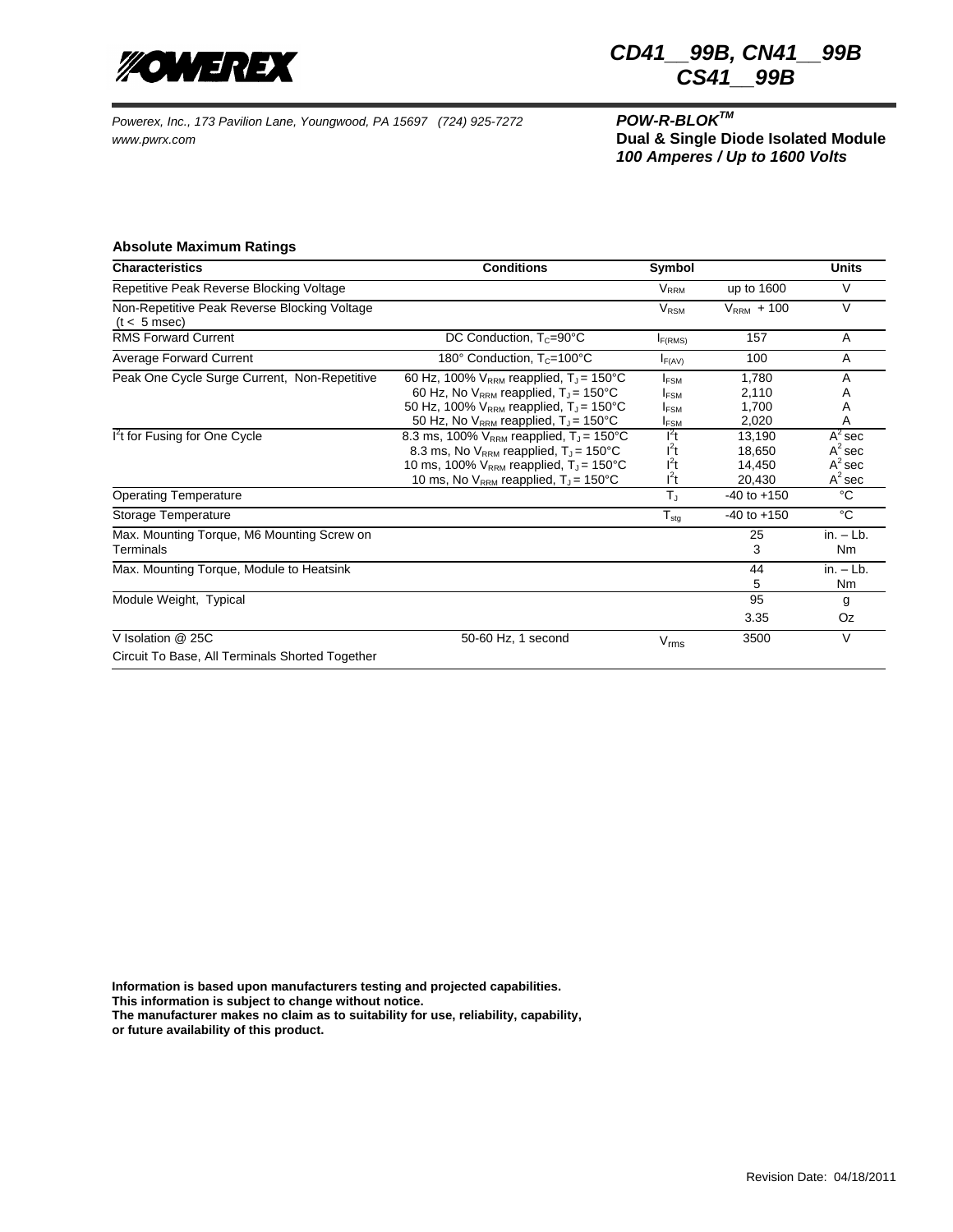

*CD41\_\_99B, CN41\_\_99B CS41\_\_99B*

*Powerex, Inc., 173 Pavilion Lane, Youngwood, PA 15697 (724) 925-7272 POW-R-BLOKTM www.pwrx.com* **Dual & Single Diode Isolated Module**

*100 Amperes / Up to 1600 Volts*

## **Electrical Characteristics, TJ=25°C unless otherwise specified**

| <b>Characteristics</b>                                      | Symbol                  | <b>Test Conditions</b>                                       | Min. | Max         | <b>Units</b> |
|-------------------------------------------------------------|-------------------------|--------------------------------------------------------------|------|-------------|--------------|
| Repetitive Peak Reverse Leakage Current                     | <b>IRRM</b>             | Up to 1800V, $T = 150^{\circ}C$                              |      | 10          | mA           |
| Peak On-State Voltage                                       | V <sub>FM</sub>         | $T_{\text{J}}$ =25°C, I <sub>FM</sub> =300A, 180° Conduction |      | 1.35        |              |
| Threshold Voltage, Low-level<br>Slope Resistance, Low-level | $V_{(FO)1}$<br>$r_{T1}$ | $T_{J}$ = 150°C, I = 16.7% x π $F_{F(AV)}$ to π $F_{F(AV)}$  |      | 0.85<br>1.3 | $m\Omega$    |

#### **Thermal Characteristics**

| <b>Characteristics</b>                      | Symbol                    |                                                              | Max.          | Units        |
|---------------------------------------------|---------------------------|--------------------------------------------------------------|---------------|--------------|
| Thermal Resistance, Junction to Case        | $R_{\Theta J \text{-} C}$ | Per Module, both conducting<br>Per Junction, both conducting | 0.175<br>0.35 | °C/W<br>°C/W |
| Thermal Resistance, Case to Sink Lubricated | $R_{\Theta C-S}$          | Per Module                                                   | 0.1           | °C/W         |